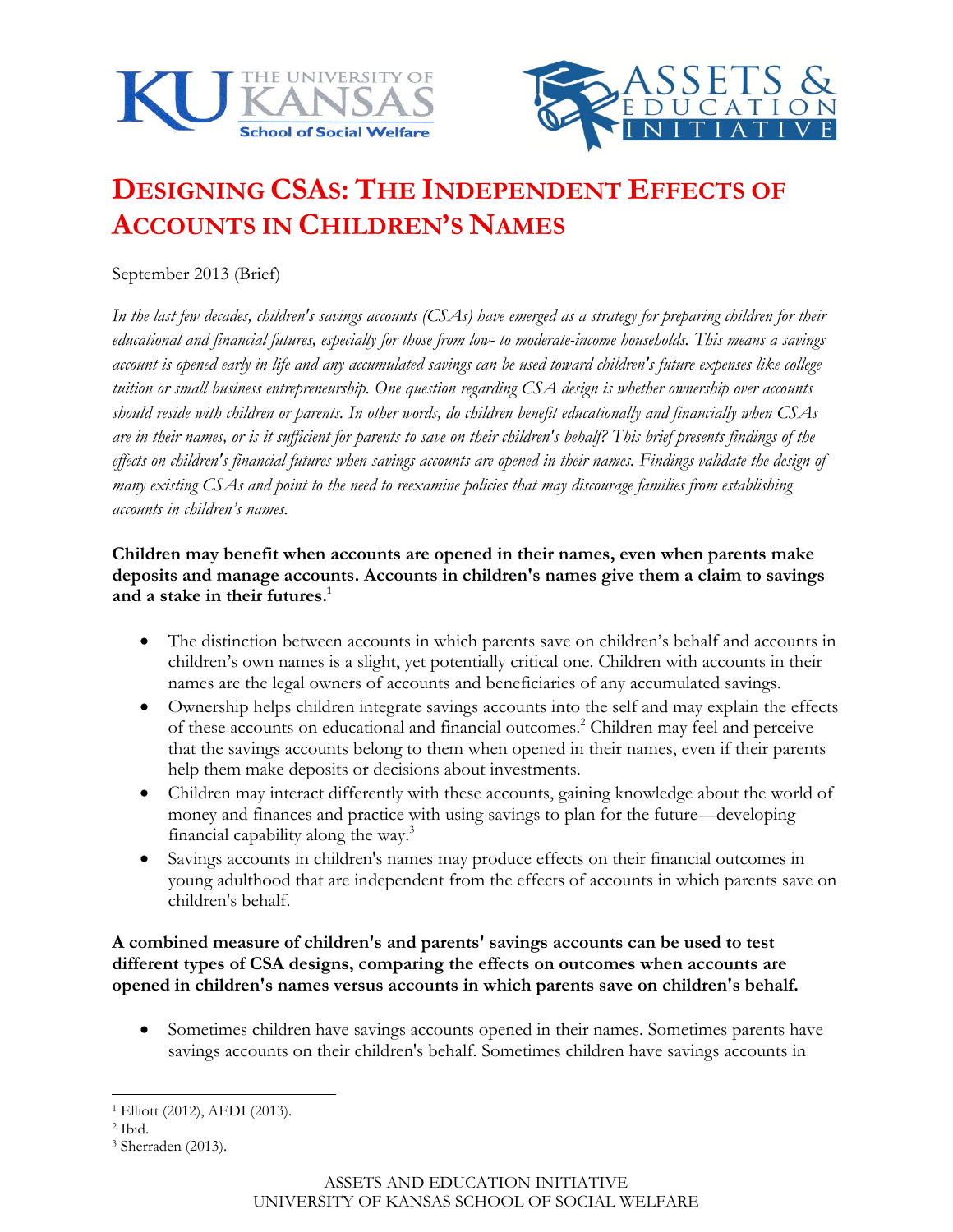



their names *and* parents have accounts on their children's behalf—at the same time. Sometimes neither children nor parents have savings accounts.

- A combined measure can compare all of these combinations to explore whether children experience effects on their financial outcomes in young adulthood when they had savings accounts in their names independently from their parents.
- Findings derived from this combined measure can also inform the design of CSAs.<sup>4</sup>

# **In many cases, children appear to be better off financially in young adulthood when savings accounts are in their names.**

- Young adults accumulate significantly more savings when they had accounts in their names as children, whereas parents with savings accounts on children's behalf does not produce an effect on accumulated savings that is different than chance.<sup>5</sup>
- Young adults have an average of \$2,596 saved when they had accounts in their names as children—slightly more than when their parents had accounts on their behalf (\$2,399) and more than when no one had savings for them (\$705).
- Young adults from high-income households accumulate significantly more savings when they had accounts in their names as children or when they had accounts simultaneously with their parents, compared to parents having savings accounts on children's behalf.<sup>6</sup>
- Among high-income households, young adults have an average of \$2,954 saved when they had accounts in their names as children, compared to \$1,875 when their parents had accounts on their behalf and \$1,747 when no one had savings for them.

**Parents' savings still makes a difference in their children's financial futures. For children from low- to moderate-income households that start off at a financial disadvantage, it may take both children and parents saving to help them experience improved financial outcomes in young adulthood.**

- When children have accounts in their names at the same time as parents saving on their behalf, they accumulate an average savings of \$4,311 in young adulthood. <sup>7</sup> Among those from high-income households, young adults saved \$3,862 when they had accounts in their names as children simultaneously with their parents.<sup>8</sup>
- Among young adults from low- to moderate-income households, they accumulate significantly more savings when their parents save on their behalf as children.<sup>9</sup>
- Young adults from low- to moderate-income households whose parents had accounts on their behalf as children accumulated \$1,534 in savings. These young adults accumulated \$2,421 when they had savings accounts in their names simultaneously with their parents more than if they had only had savings accounts in their names as children.

- <sup>8</sup> Friedline & Showalter (2013).
- <sup>9</sup> Ibid.

 $\overline{a}$ 

<sup>4</sup> Lewis, Elliott, Cramer, & Black (2013).

<sup>5</sup> Friedline (2013).

<sup>6</sup> Friedline & Showalter (2013).

<sup>7</sup> Friedline (2013).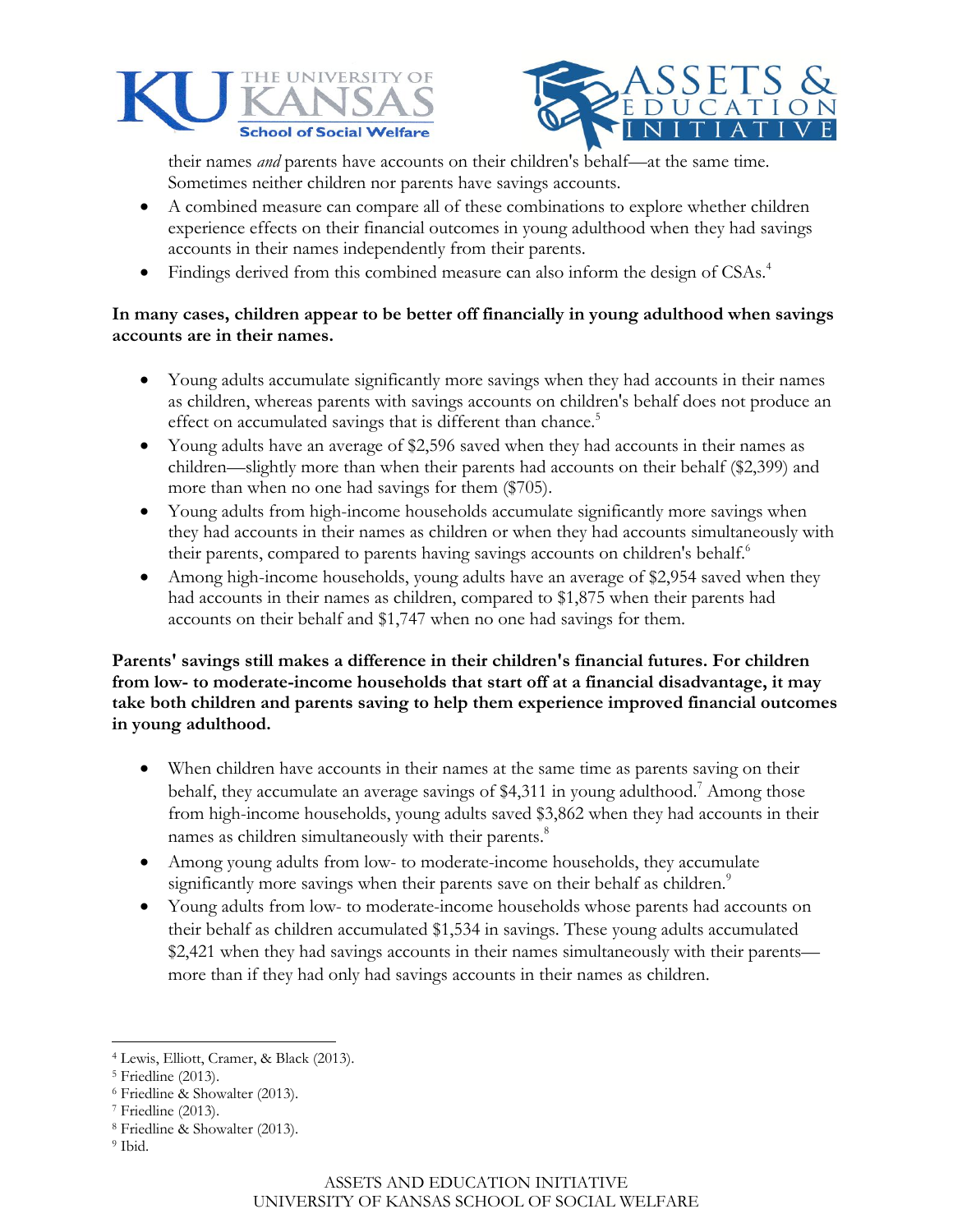



**The designs of many existing CSAs are validated by findings from the combinations of children's and parents' savings that produce effects on financial outcomes in young adulthood. However, some policies serve to discourage families from establishing accounts in their children's names and, therefore, should be reconsidered.**

- Savings accounts in children's names can produce effects on their financial outcomes in young adulthood, independently from and simultaneously with parents who save on their behalf.<sup>10</sup>
- Young adults are more likely to have savings accounts—which is indicative of their connectedness to the financial mainstream—with all combinations of children's and parents' savings compared to when no one saved on their behalf as children.<sup>11</sup>
- Young adults accumulate significantly more savings in the aggregate—which is indicative of their financial stability and portfolio diversification—when they had accounts in their names as children. Savings accounts in children's names are the sole and strongest predictor of how much savings young adults accumulate in their accounts.<sup>12</sup>
- Financial aid policies, including those that determine eligibility for need-based grants and loans, judge more harshly the assets held in a child's name than familial assets. These rules result in a greater savings 'penalty' for these assets, despite evidence suggesting that these are precisely the assets most likely to render positive educational and financial outcomes.

 $\overline{a}$ 

<sup>10</sup> Friedline (2013), Friedline & Showalter (2013).

<sup>11</sup> Ibid.

<sup>12</sup> Friedline (2013).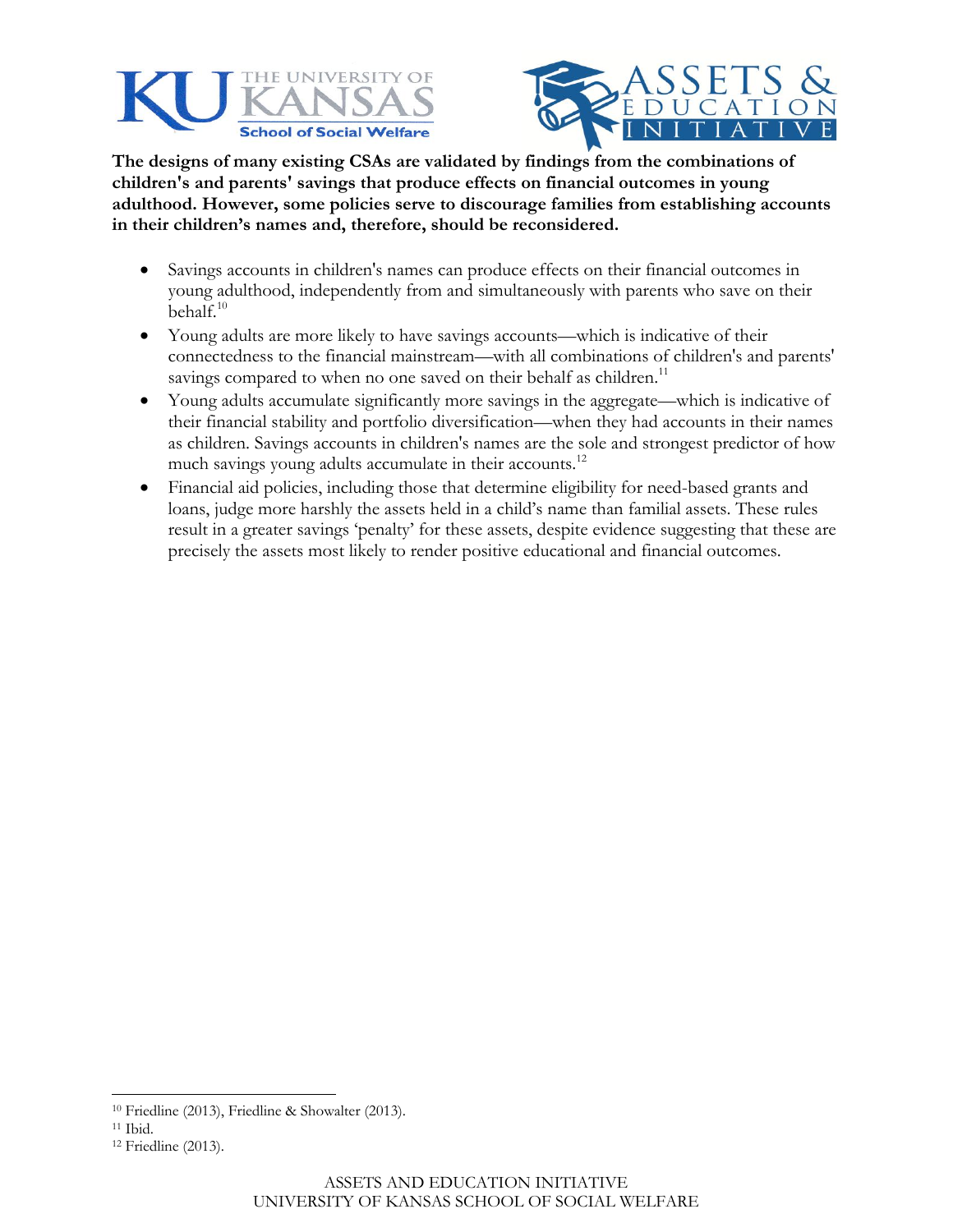



# **References**

Assets and Education Initiative. (2013). Building expectations, delivering results: Asset-based financial aid and the future of higher education. In W. Elliott (Ed.), *Biannual report on the assets and education field*. Lawrence, KS: Assets and Education Initiative (AEDI). Retrieved from http://save4ed.com/wp-content/uploads/2013/07/Biannual-Report\_Building-Expectations-071013.pdf

Elliott, W. (2012). *Why policy makers should care about children's savings* (Creating a Financial Stake in College, Report I). Washington, DC: New America Foundation; St. Louis, MO: Washington University, Center for Social Development. Retrieved from: http://csd.wustl.edu/Publications/Documents/RP12-02.pdf

Friedline, T. (2013). *Independent effects of savings accounts in children's names on their savings outcomes in young adulthood*. Lawrence, KS: University of Kansas, School of Social Welfare, Assets and Education Initiative.

Friedline, T., & Showalter, K. (2013). *Do savings accounts in children's names produce independent effects on their savings outcomes in young adulthood by income level*? Lawrence, KS: University of Kansas, School of Social Welfare, Assets and Education Initiative.

Lewis, M., Elliott, W., Cramer, R., & Black, R. (2013). Policy discussion. In W. Elliott (Ed.), *Biannual report on the assets and education field* (pp. 96-111). Lawrence, KS: University of Kansas, School of Social Welfare, Assets and Education Initiative. Retrieved from http://save4ed.com/wpcontent/uploads/2013/07/Biannual-Report\_Building-Expectations-071013.pdf

Sherraden, M. S. (2013). Building blocks of financial capability. In J. Birkenmaier, J. Curley, & M. S. Sherraden (Eds.), *Financial education and capability: Research, education, policy, and practice* (pp. 3-43). New York: Oxford University Press.